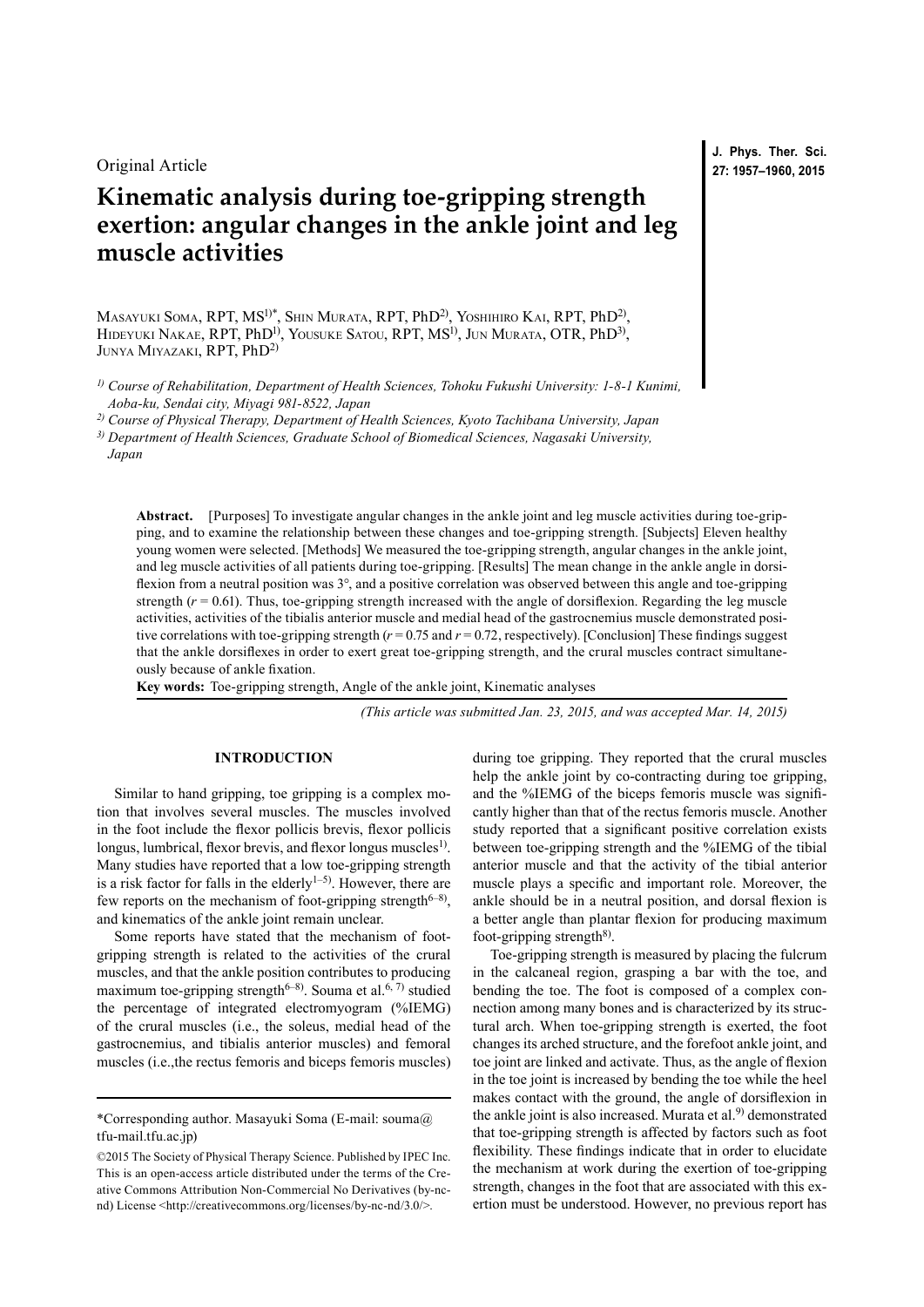kinetically analyzed the movements of the foot that occur during the exertion of toe-gripping strength.

The purposes of this study were to evaluate the angular changes in the ankle joint and leg muscle activities during toe-gripping action, and to examine the relationship between toe-gripping strength and these changes.

## **SUBJECTS AND METHODS**

The subjects were 11 healthy women with no known orthopedic impairments. Their age, height, and body weight (mean  $\pm$  standard deviation) were 20.2  $\pm$  0.4 years, 159.3  $\pm$ 4.1 cm, and  $51.6 \pm 5.0$  kg, respectively. The present study was approved by the Ethics Committee for Human Research of Tohoku Fukushi University (RS14071105), and subjects provided informed consent to participate.

Toe-gripping strength of the dominant toe, the angle of the ankle as measured by an electrogoniometer, and the electromograhic (EMG) activity of the ipsilateral thigh were synchronously recorded to assess the activity of the rectus femoris, biceps femoris, medial head of the gastrocnemius, and tibialis anterior muscles.

Toe-gripping strength was measured using a toe-gripping dynamometer (T.K.K.3360; Takei Co., Ltd., Niigata, Japan). Regarding the reproducibility of this instrument, the intraclass correlation coefficient (1,1) was as high as 0.823. As described by Uritani<sup>9</sup>, the subjects were instructed to sit with their trunk in a vertical position, place their hip and knee joints at 90°, and keep their ankle joints in a neutral position. To eliminate the effect of artifacts on EMG data, the measurements were performed with the subjects in an upright sitting position in which the midpoint between the head of the fibula (the electrode attachment site at the long head of the biceps femoris muscle) and the ischial tuberosity did not touch the seating surface. In a normal upright sitting position, weight is mainly supported by the ischial tuberosity, posterior surface of the thigh, and sole of the foot. However, in the present study, weight was mainly supported by the ischial tuberosity and sole of the foot. The handle of the force meter was set on the first metatarsophalangeal joint. After a sufficient number of training trials and adequate rest, the toe-gripping strength was measured twice. The maximum force was used in the analysis. In all subjects, the right toe was dominant; the dominant toe was defined as the toe used to kick a ball.

To measure the angle of the ankle, an electrogoniometer (EM-551; Noraxon Inc., Scottsdale, AZ, USA) attached to crural of inside over the center line and the toe-plantar surface was used. When achieving the maximum voluntary isometric contraction of the rectus femoris, biceps femoris muscle, tibialis anterior muscle, and medial head of the gastrocnemius muscle, the level of exertion of muscular activity may vary depending on each joint angle. Therefore, the maximum muscular strength at a specific angle was measured according to each joint angle at the time that the foot-gripping strength was measured. Thus, to measure the maximum voluntary contraction (MVC) activities of the tibialis anterior and medial head of the gastrocnemius muscle, each subject was instructed to sit in a chair with the ankle joint in a neutral position, and to exert maximal force of plantar flexion and dorsiflexion in isometric contraction to resist the force applied by the examiner in the direction of dorsiflexion and plantar flexion. To measure the MVC activity of the rectus femoris and biceps femoris muscles, each subject was instructed to sit in a chair with the hip and knee joints at 90°, and to exert maximal isometric force of knee extension and flexion in isometric contraction to resist the force applied by the examiner in the direction of flexion and extension. The EMG was recorded for 3 s while each subject exerted maximal force.

Muscular activity was measured using a surface EMG apparatus (TeleMyoG2; Noraxon Inc., Scottsdale, AZ, USA). After confirming adequate skin preparation (skin resistance of <5 kΩ), electrodes (Blue sensor; Ambu Inc. Ballerup, Denmark) were attached to the tibialis anterior, medial head of the gastrocnemius, rectus femoris, and biceps femoris muscles, as described by Peroto $10$ .

In the tibialis anterior muscle, electrodes were attached four finger breadths from the tibial tuberosity and one finger breadth outside the tibial crest. In the medial head of the gastrocnemius muscle, electrodes were attached five finger breadths from the popliteal fossa crease and in the medial belly. To measure the rectus femoris muscle, an electrode was attached to the midpoint between the superior edge of the patella and the anterior superior iliac spine. To measure the long head of the biceps femoris, an electrode was attached to the midpoint between the head of the fibula and ischial tuberosity.

The EMG signals were collected using analysis software (MyoResearch XP; Noraxon Inc., Scottsdale, AZ, USA), which was transferred to a personal computer. The bandwidth was 20–500 Hz. The EMG signal segment selected and integrated (IEMG) for analysis was the middle 1 s of the entire 3-s duration of the continuous maximal toe-gripping exertion. The IEMG was normalized to the IEMG of the MVC of each muscle. The muscular activity used for analysis was based on the data of the maximum toe-gripping strength.

SPSS software (version 12.0 for Windows; SPSS Inc., Chicago, IL, USA) was used for statistical analysis. The relationship between the toe-gripping strength and angular changes in the ankle joint, and the %IEMG of each muscle was statistically analyzed using Spearman correlation coefficients. The level of significance was set at 5%.

#### **RESULTS**

Table 1 shows the average and standard deviations of the measured values in the 11 subjects. According to Spearman correlation coefficient analysis, a significant positive correlation was found between the toe-gripping strength and angular changes in the ankle joint ( $r = 0.61$ ,  $p < 0.05$ ; Table 2).

Additionally, according to Spearman correlation coefficient analysis, a significant positive correlation was found between the toe-gripping strength and %IEMG of the tibialis anterior ( $r = 0.75$ ,  $p < 0.05$ ), and between the toe-gripping strength and %IEMG of the gastrocnemius ( $r = 0.72$ ,  $p <$ 0.05). However, this correlation was not seen in the rectus femoris and biceps femoris muscles (Table 3).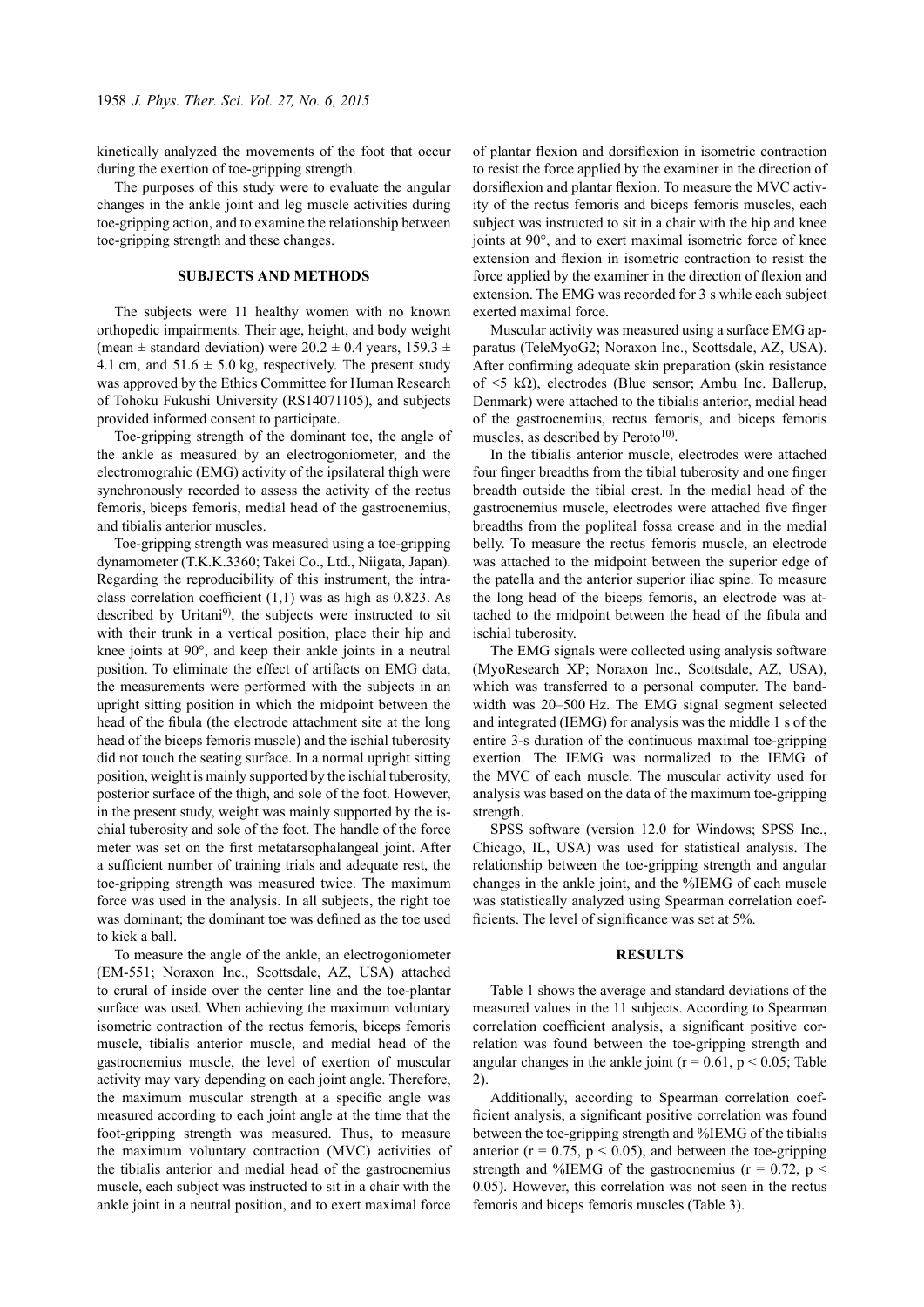|                                                 | Average | Standard<br>deviation |
|-------------------------------------------------|---------|-----------------------|
| Toe-gripping strength (kg)                      | 15.9    | 4.3                   |
| Angular changes in the ankle joint $(°)$        | 3.1     | 2.1                   |
| Rectus femoris muscle (%IEMG)                   | 3.2     | 17                    |
| Long head of the biceps femoris muscle (%IEMG)  | 34.3    | 20.0                  |
| Tibialis anterior muscle (%IEMG)                | 35.4    | 20.2                  |
| Medial head of the gastrocnemius muscle (%IEMG) | 51.5    | 20.0                  |

**Table 1.** Average and standard deviations of the measured values  $(n = 11)$ 

%EMG: percentage of integrated electromyography

**Table 2.** Correlation between the toe-gripping strength and angular changes in the ankle joint

|                       |                                    | Correlation (r) |
|-----------------------|------------------------------------|-----------------|
| Toe-gripping strength | Angular changes in the ankle joint | $0.61*$         |
| $*_p$ < 0.05          |                                    |                 |

**Table 3.** Correlation between the toe-gripping strength and percentage of integrated electromyography (%EMG) in several muscles during toe-gripping strength exertion

|                                                                                       |                                                 | Correlation (r) |  |  |
|---------------------------------------------------------------------------------------|-------------------------------------------------|-----------------|--|--|
| Toe-gripping strength                                                                 | Rectus femoris muscle (%IEMG)                   | 0.12            |  |  |
|                                                                                       | Long head of the biceps femoris muscle (%IEMG)  | $-0.27$         |  |  |
|                                                                                       | Tibialis anterior muscle (%IEMG)                | $0.75*$         |  |  |
|                                                                                       | Medial head of the gastrocnemius muscle (%IEMG) | $0.72*$         |  |  |
| $0/EMC$ consentance of integrated electrons consequently $\kappa_{\rm m}$ $\geq 0.05$ |                                                 |                 |  |  |

%EMG: percentage of integrated electromyography:  $*p < 0.05$ .

### **DISCUSSION**

The present study determined changes in the ankle angle and leg muscle activity during the exertion of toe-gripping strength, and the relationship between the changes in the ankle and leg muscle activity during toe-gripping. In our analysis, the mean change in the ankle angle in dorsiflexion from a neutral position was a mere 3°; however, a positive correlation was observed between that angle and the toe-gripping strength. Thus, it was demonstrated that toe-gripping strength increases as the angle of dorsiflexion increases. Regarding the leg muscle activity, activities of the tibialis anterior muscle and medial head of the gastrocnemius muscle demonstrated positive correlations with toe-gripping strength. These findings suggested that the ankle dorsiflexes in order to exert great toe-gripping strength, and that the crural muscles must contract simultaneously because of ankle fixation.

The angle of the ankle changed by 3° in dorsiflexion from a neutral position during the exertion of toe-gripping strength. Furthermore, a significant positive correlation was observed between the ankle angle, which resulted from the movement and toe-gripping strength exertion. This suggests that greater toe-gripping strength can be exerted by increasing the ankle angle. The crural joint surface has a concave shape; as a result, in dorsiflexion in a neutral position, the ankle is wedged and stability is acheived<sup>11)</sup>. Therefore, the more the ankle is in a dorsiflexed position, the more effective

it is in exerting the maximum toe-gripping strength. In addition, it is surmised that the ankle dorsiflexion angle associated with toe bending increases as the flexibility for large bending of the forefoot (including the toes) increases. Mu-rata et al.<sup>[9\)](#page-3-3)</sup> demonstrated that greater toe-gripping strength can be exerted by more flexible feet; thus, the finding in the present study (i.e., that the more dorsiflexed the ankle is, the greater the toe-gripping strength it can exert) is consistent with the result demonstrated by Murata et al. Therefore, change in the ankle to dorsiflexion during the exertion of toe-gripping strength, which occurs as a result of bending the toes with the heel as the fulcrum, is also considered to be useful for the stabilization of the talocrural joint.

The %IEMG of the tibialis anterior muscle and the medial head of the gastrocnemius muscle during exertion of toe-gripping strength demonstrated significant positive correlations with toe-gripping strength. Previous studies also demonstrated a significant positive correlation between the %IEMG of the tibialis anterior muscle during exertion of toe-gripping strength and the toe-gripping strength; thus, the present study reconfirms this correlation. However, the findings of the present study also demonstrated a significant positive correlation between the %IEMG of the medial head of the gastrocnemius and the toe-gripping strength, which has not been demonstrated in previous studies. The toe flexor muscles, which output toe-gripping strength, also act as accessory muscles in plantar flexion of the ankle<sup>[12](#page-3-6))</sup>. Thus, as toe-gripping strength is exerted, the plantar flexion